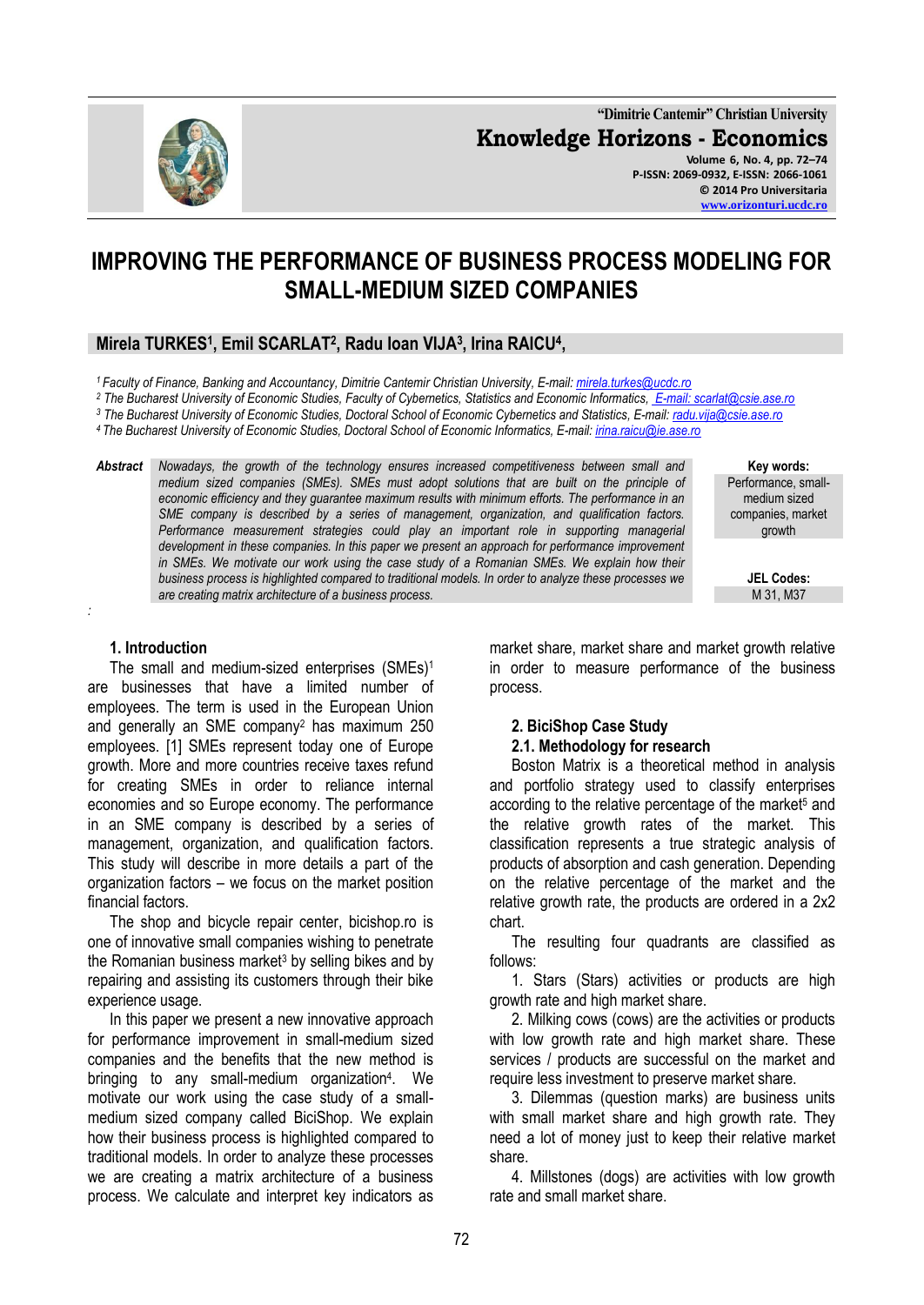They are generating sufficient liquidity to ensure their survival, but they are not promising in becoming substantial sources of liquidity.

The normal cycle of life of a service / product is described as following: initial product is marketed as a dilemma. Depending on the market reaction that the product has, it may take one of two ways: either the product will be increased by high investment (much advertising, promotional prices), either it will become a millstone so that will be removed later or, withdrawn from the market

### **2.2. BiciShop**

The shop and bicycle repair center, bicishop.ro is one of innovative small companies wishing to penetrate the Romanian business market by selling bikes and by repairing and assisting its customers through their bike experience usage<sup>6</sup>. In our study, a set of eight products of bicishop.ro brand<sup>7</sup> were analyzed in order to be classified and placed in the matrix of Boston Consulting Group<sup>8</sup> . We recall below the main characteristics of the four quadrants bicishop.ro BCG<sup>9</sup> and we identify the appropriate products.

| <b>STARS: high market share</b>                                                                                                                                                                                                                                                                                                                                                              | MILKING COWS: low growth, high market share                                                                                                                                                                                                                                                                                                               |  |  |
|----------------------------------------------------------------------------------------------------------------------------------------------------------------------------------------------------------------------------------------------------------------------------------------------------------------------------------------------------------------------------------------------|-----------------------------------------------------------------------------------------------------------------------------------------------------------------------------------------------------------------------------------------------------------------------------------------------------------------------------------------------------------|--|--|
| • The stars are leaders in business.<br>• They need massive investment to maintain their high<br>market share: it leads to a large amount of consumption<br>of cash and cash generation.<br>• Efforts should be made to maintain market share<br>otherwise the star will become a cash cow.<br>• Products stars of Bicishop.ro are BMX bicycles and<br>folding bicycles                      | • They are the foundation of society and often are the<br>stars of yesterday.<br>• They generate more money than necessary.<br>• Extract profits investing as little money as possible.<br>• They are located in a mature industry that is not<br>growing or declining.<br>• Bicishop.ro cash cows products are the road bikes and<br>the mountain bikes. |  |  |
| DILEMMAS : high growth, low market share                                                                                                                                                                                                                                                                                                                                                     | MILLSTONES: low growth, low market share                                                                                                                                                                                                                                                                                                                  |  |  |
| • Most businesses start as a question mark.<br>• They will absorb large amounts of money if the<br>market share remains unchanged<br>• Question marks have the potential to become stars<br>and eventually cash cows, but it can also become a<br>millstone.<br>• Investments should be high for your questions.<br>Products dilemmas of Bicishop.ro are children<br>bicycles and city bikes | • Millstones are cash traps economic products.<br>• millstones don't have the potential to produce more<br>cash.<br>• Millstones products business is located in a declining<br>phase.<br>• Millstones products of Bicishop.ro are single speed<br>bikes and full suspension bikes                                                                        |  |  |

*Figure 1.* Eight products of bicishop.ro brand are placed in the matrix of Boston Consulting Group

*Table 1.* The numeric example of bicishop.ro products

| Bikes products of bicishop.ro                   | <b>Market growth</b> | Market share | Market share of<br>the largest<br>competitor | <b>Relative market</b><br>share |
|-------------------------------------------------|----------------------|--------------|----------------------------------------------|---------------------------------|
| BMX bicycles and folding bicycles               | 5%                   | 21%          | 27%                                          | 0,78                            |
| Road bikes and the mountain bikes               | 7%                   | 26%          | 8%                                           | 3,25                            |
| Children bicycles and city bikes                | 16%                  | 55%          | 20%                                          | 2,75                            |
| Single speed bikes and full suspension<br>bikes | 19%                  | 16%          | 21%                                          | 0,76                            |